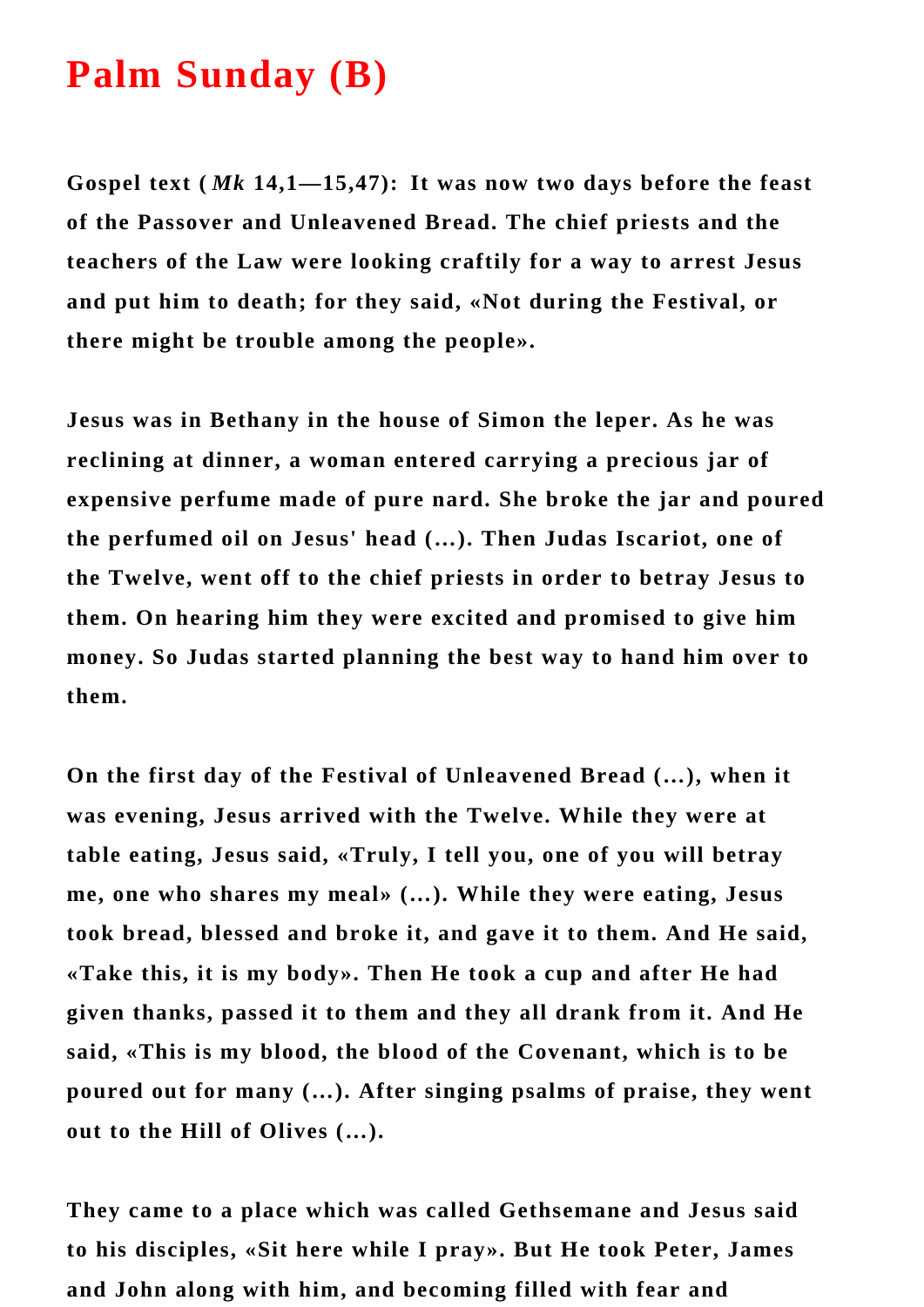**distress, He said to them, «My soul is full of sorrow, even to death. Remain here and stay awake». Then He went a little further on and fell to the ground, praying that if possible this hour might pass him by. Jesus said, «Abba (Daddy), all things are possible for you; take this cup away from me. Yet not what I want, but what you want» (…).** 

**Judas, one of the twelve, came up. With him was a crowd armed with swords and clubs, who had been sent by the chief priests, the teachers of the Law and the elders. The traitor had arranged a signal for them, «The one I kiss, he is the man. Arrest him and take him away under guard». So, when he came, he went directly to Jesus calling, «Master! Master!» and kissed him (…).** 

**They led Jesus to the High Priest and all the chief priests assembled with the elders and the teachers of the Law. Peter had followed him at a distance and went right into the courtyard of the High Priest, where he sat with the guards, warming himself at the fire. Now the chief priests and the whole Council tried to find some evidence against Jesus so that they might put him to death, but they were unable to find any (…). The High Priest then stood up in the midst of them and asked Jesus, «(…) Are you the Christ, the Son of the Blessed One?". Then Jesus answered, «I am (…)». The High Priest tore his clothes to show his horror and said, «What more evidence do we need? You have just heard his blasphemous words. What is your decision?». And they all condemned Jesus saying, «He must die» (…).** 

**While Peter was below in the courtyard, one of the High Priest's servant-girls came by. Noticing Peter beside the fire, she looked straight at him and said, «You also were with Jesus, the Nazarene».**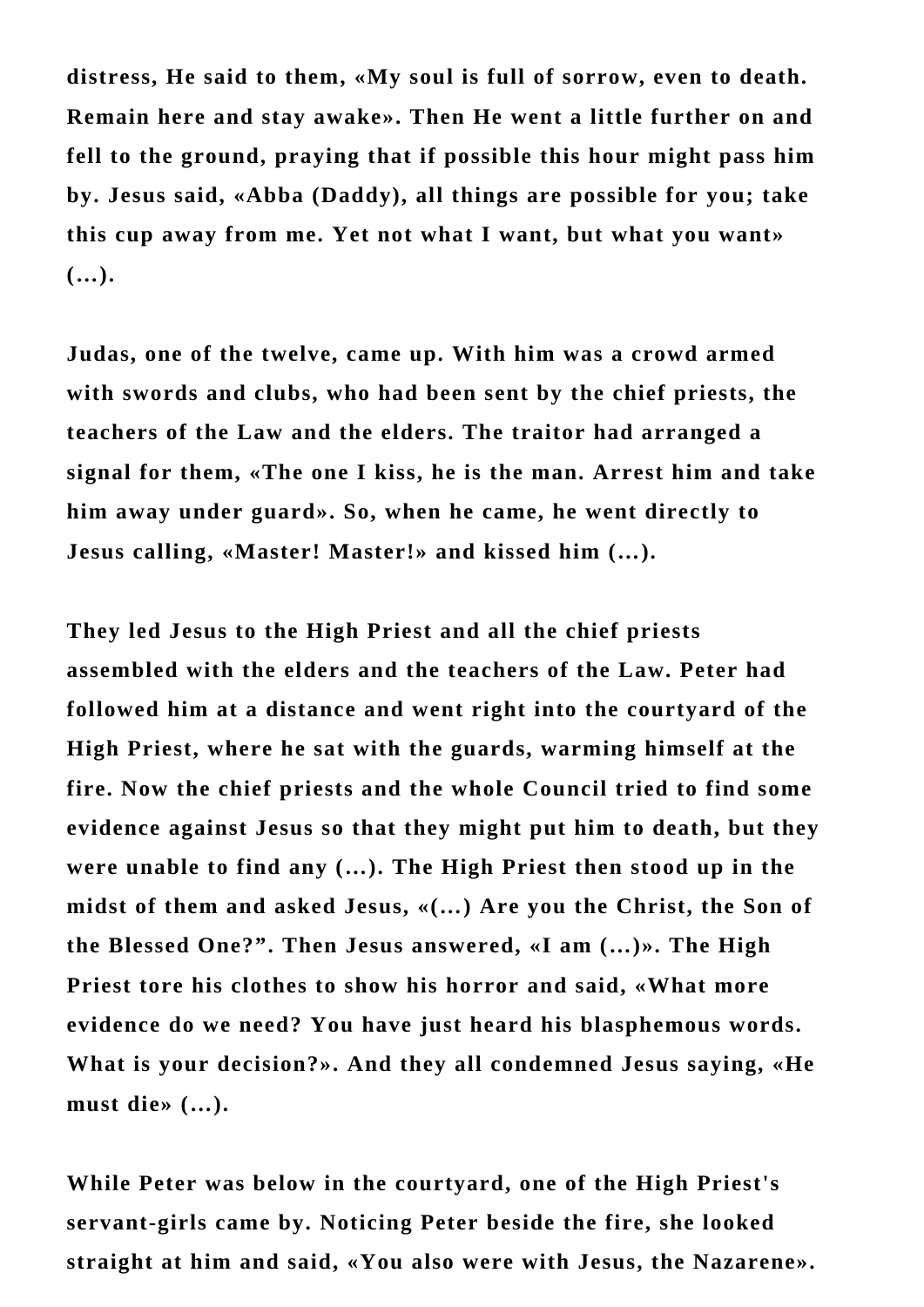**But he denied it (…), and began to justify himself with curses and oaths, «I don't know the man you are talking about». Just then a cock crowed a second time and Peter remembered what Jesus had said to him, «Before the cock crows twice you will deny me three times». And he broke down and wept.**

**Early in the morning, the chief priests, the elders and the teachers of the Law (that is, the whole Council or Sanhedrin) had their plan ready. They put Jesus in chains, led him away and handed him over to Pilate (…). Pilate asked, «What evil has he done?». But they shouted the louder, «Crucify him!». As Pilate wanted to please the people, (…) after the flogging of Jesus had him handed over to be crucified.** 

**The soldiers took him inside the courtyard known as the praetorium and called the rest of their companions. They clothed him in a purple cloak and twisting a crown of thorns, they forced it onto his head (…). When they had finished mocking him, they pulled off the purple cloak and put his own clothes on him. The soldiers led him out of the city to crucify him (…).** 

**Then they nailed him to the cross and divided his clothes among themselves (…). It was about nine o'clock in the morning when they crucified him. The statement of his offense was displayed above his head and it read, «The King of the Jews». They also crucified two robbers with him, one on his right and one on his left. People passing by laughed at him (…). When noon came, darkness fell over the whole land and lasted until three o'clock; and at three o'clock Jesus cried out in a loud voice, «Eloi, Eloi, lamma sabachthani?» which means «My God, my God, why have you forsaken me?» (…). Jesus uttered a loud cry and gave up his spirit.**